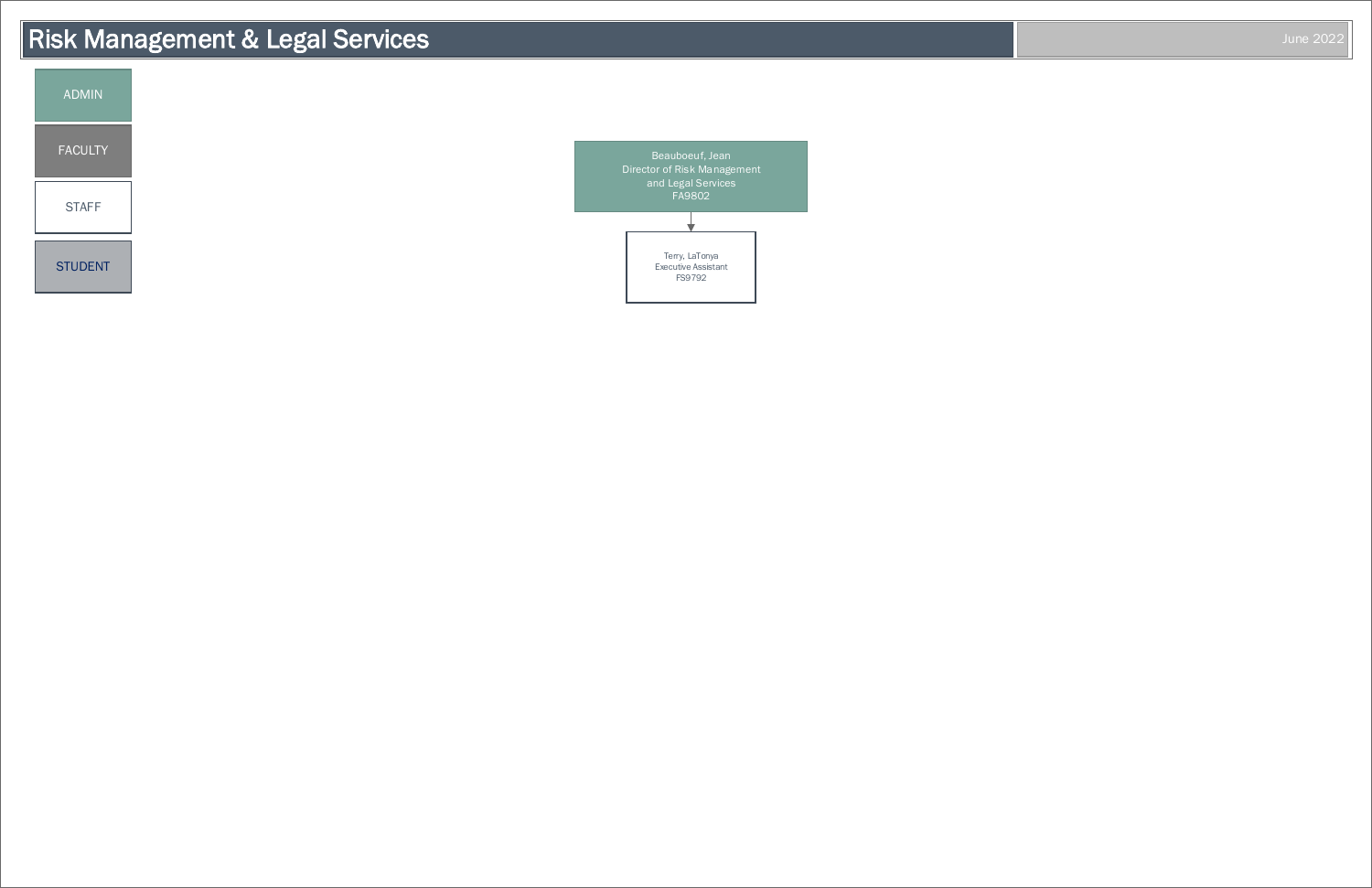

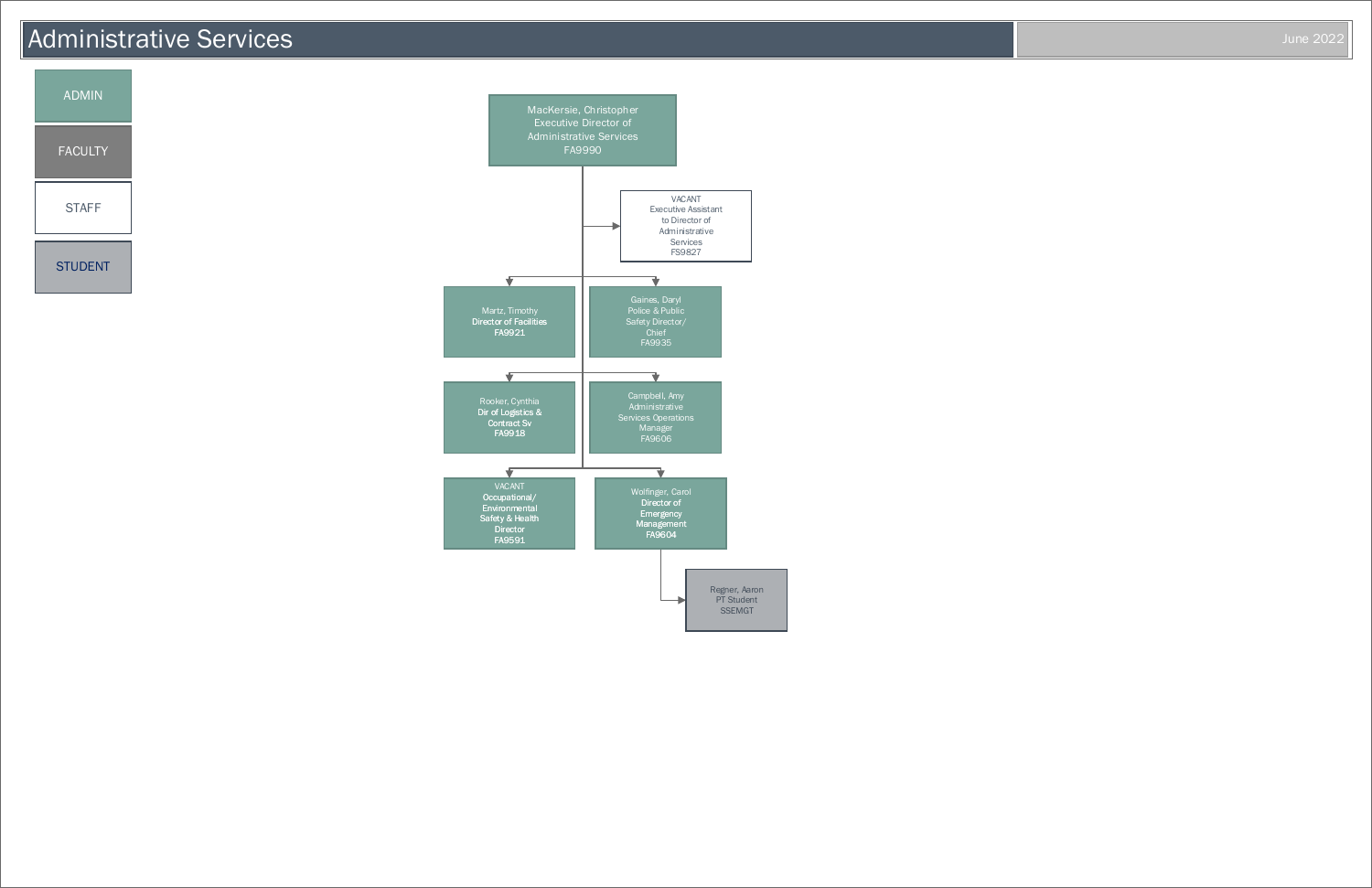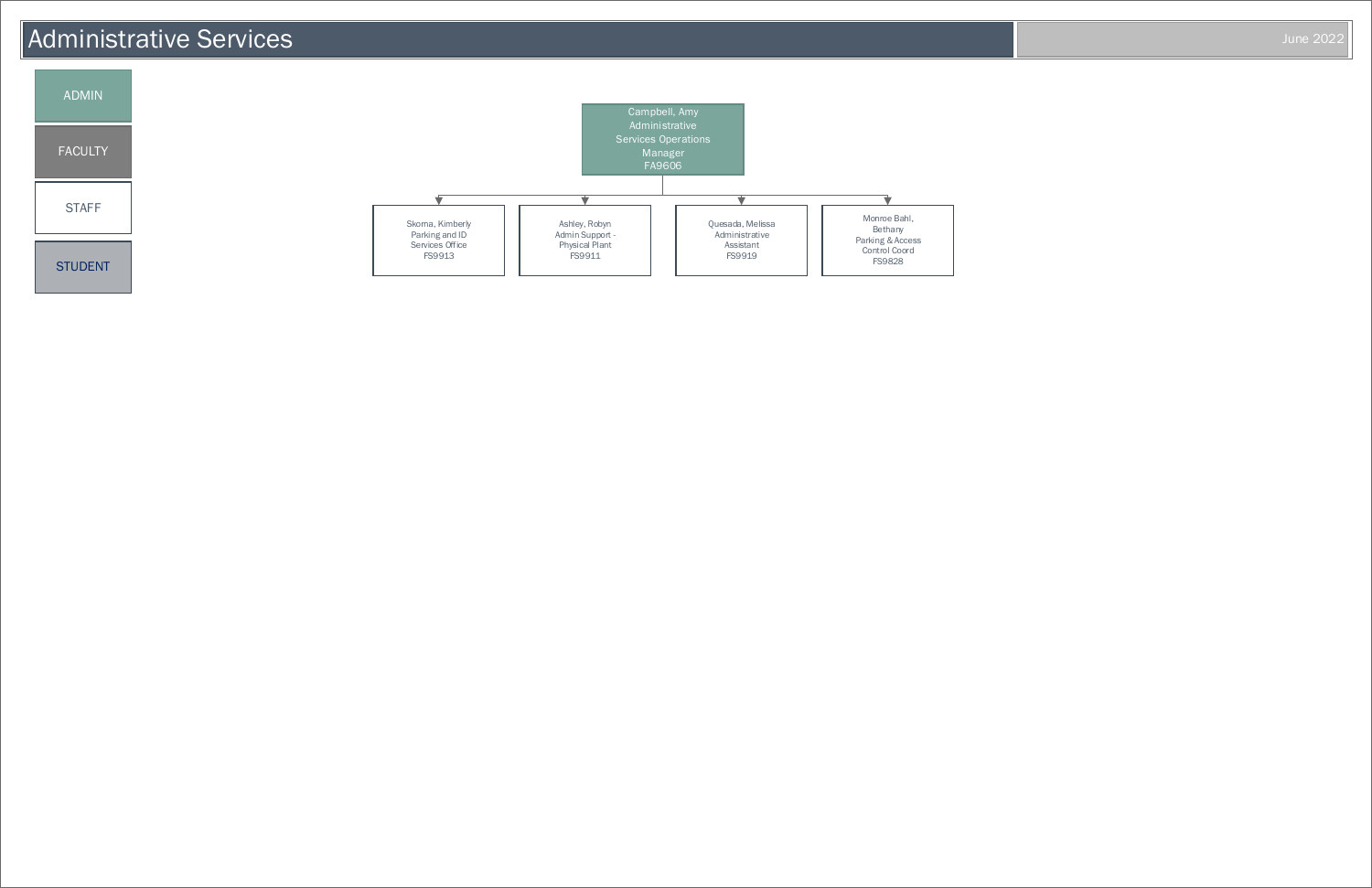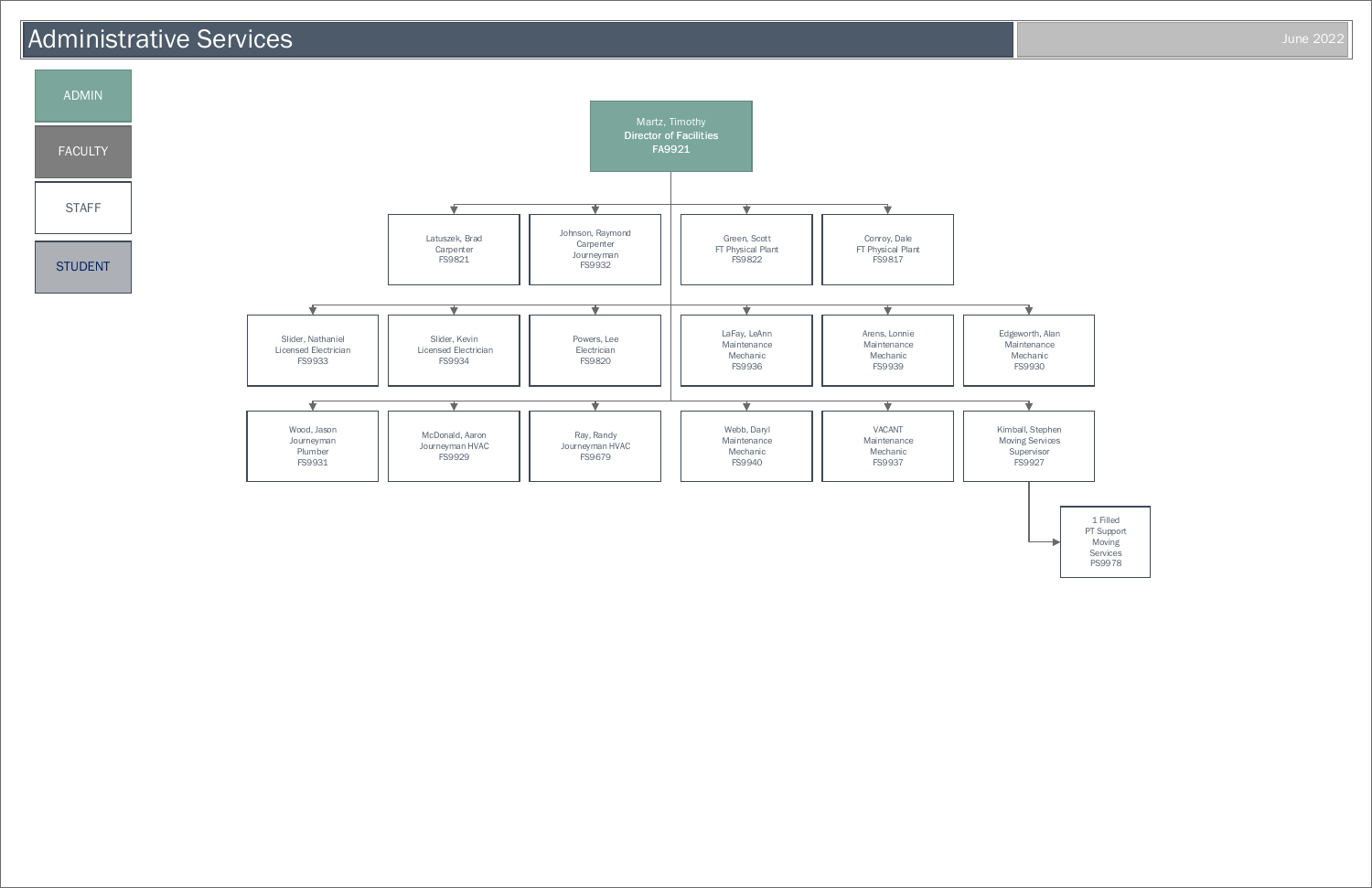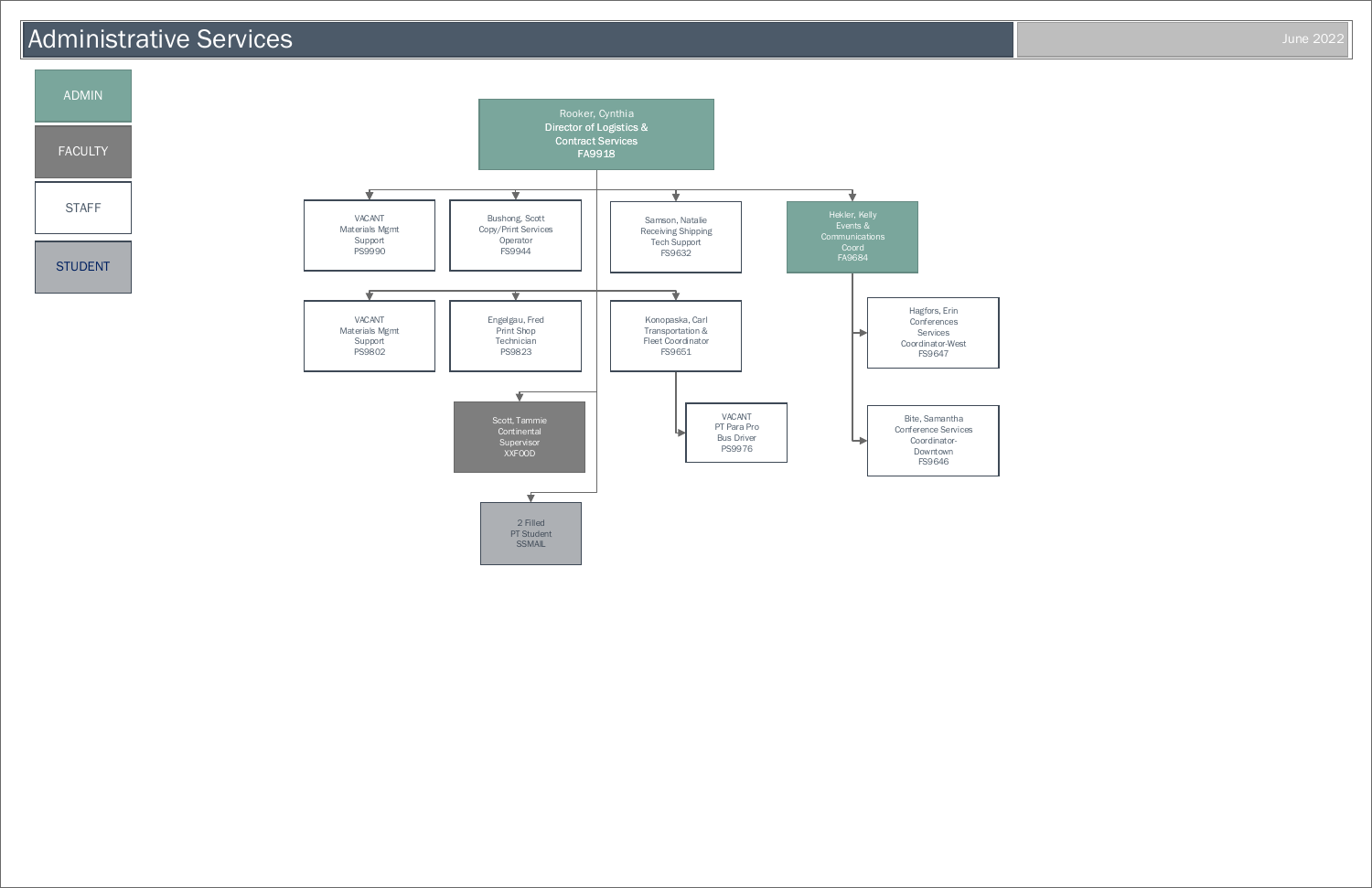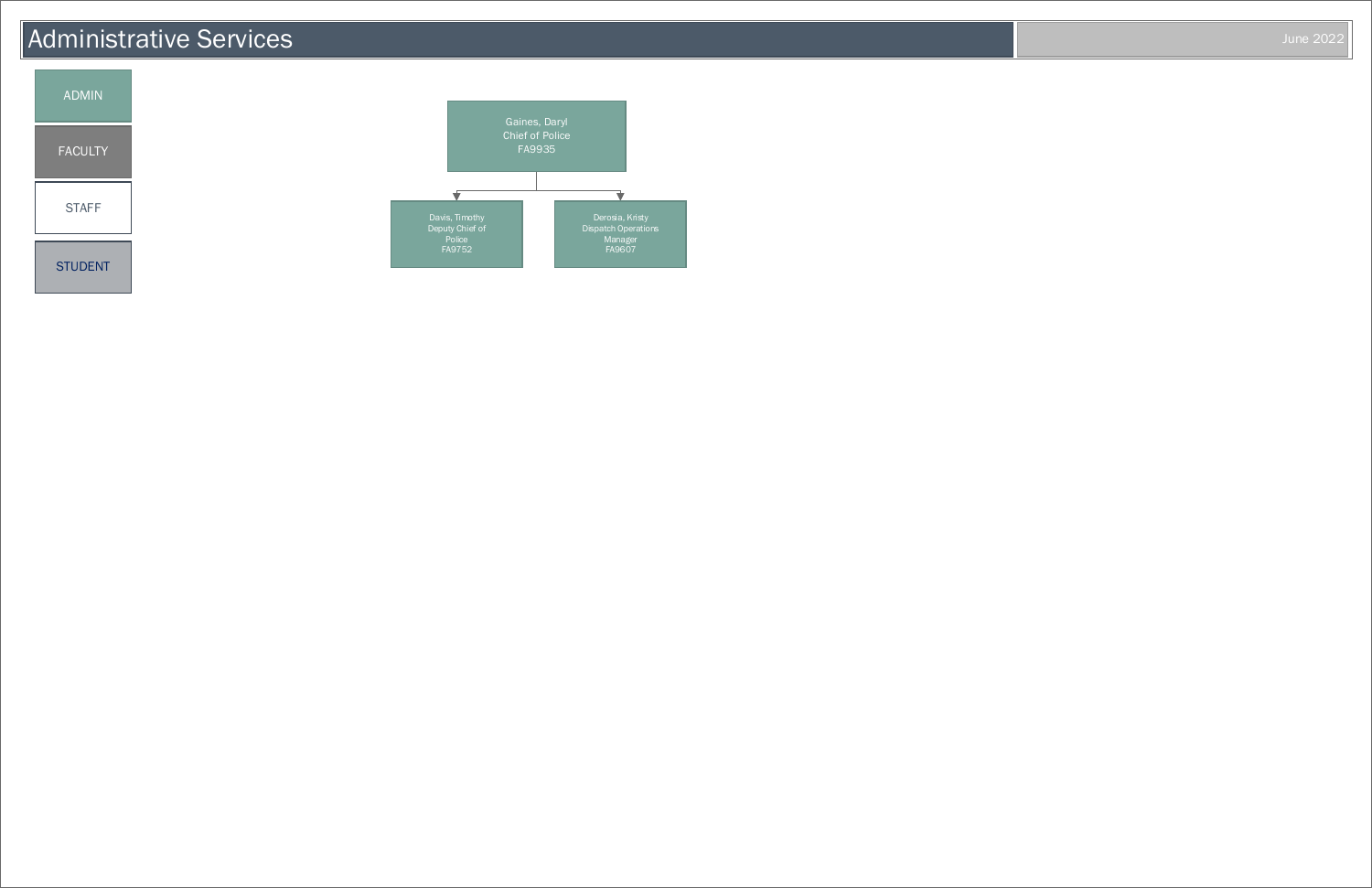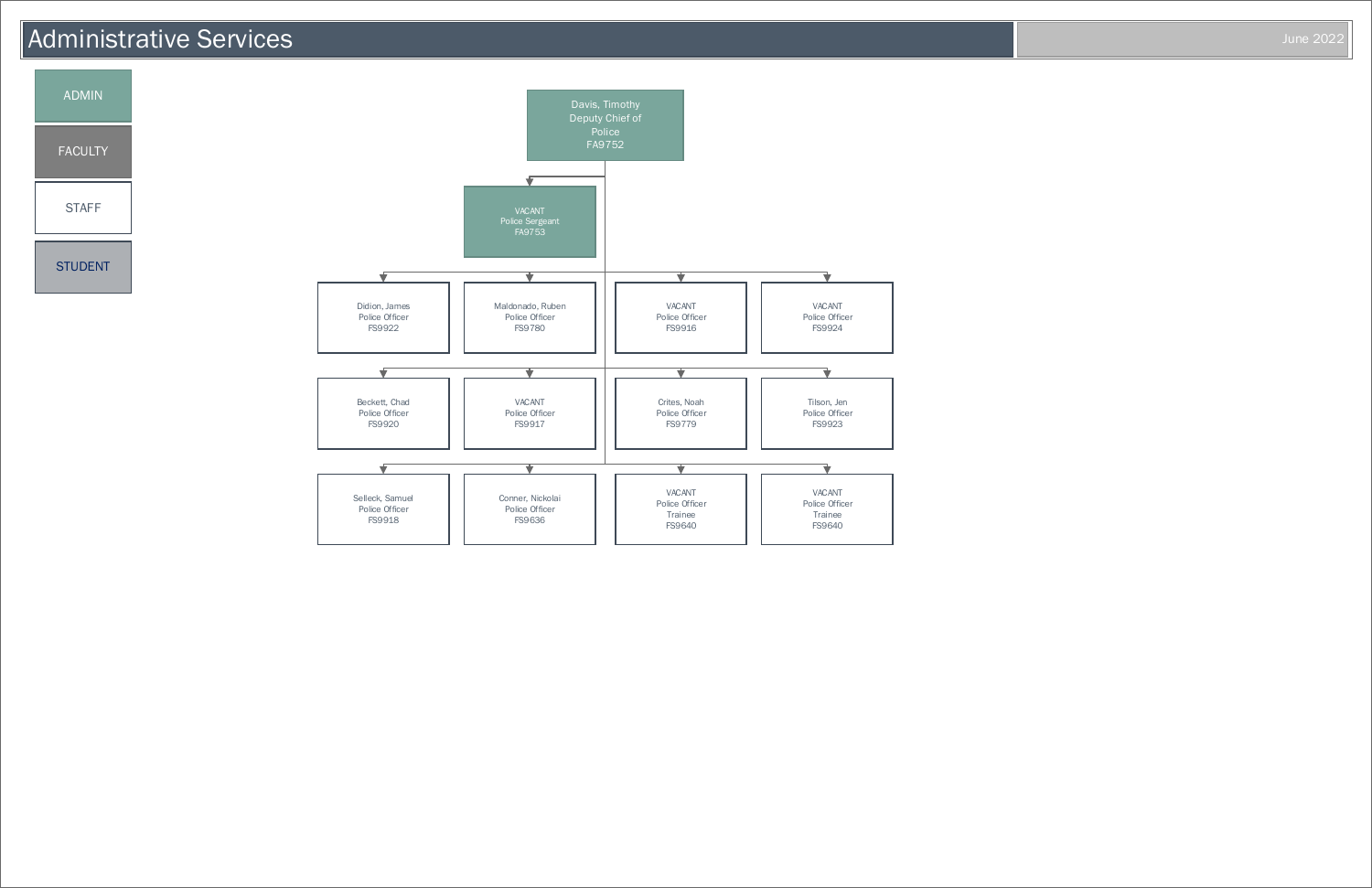

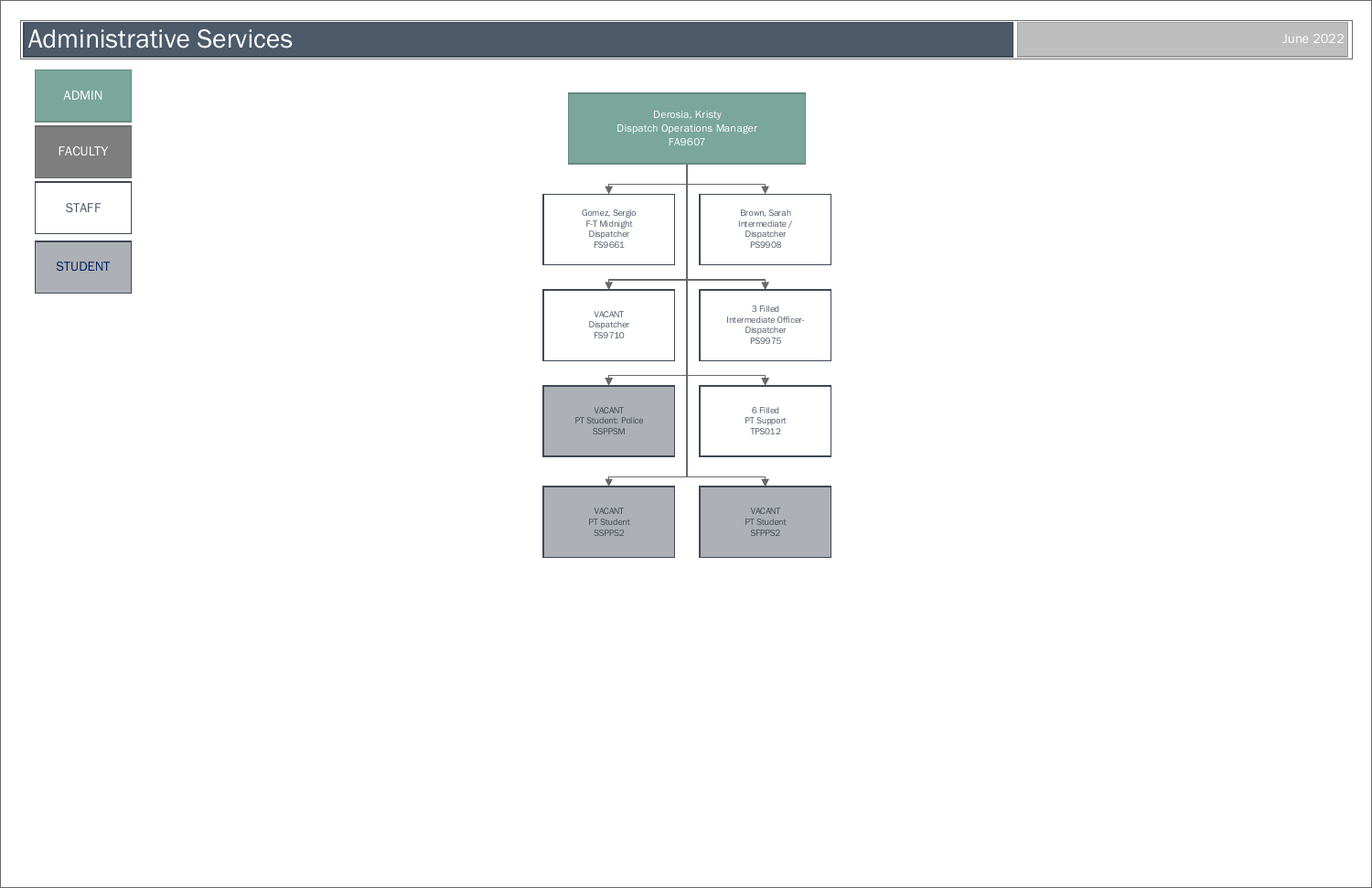

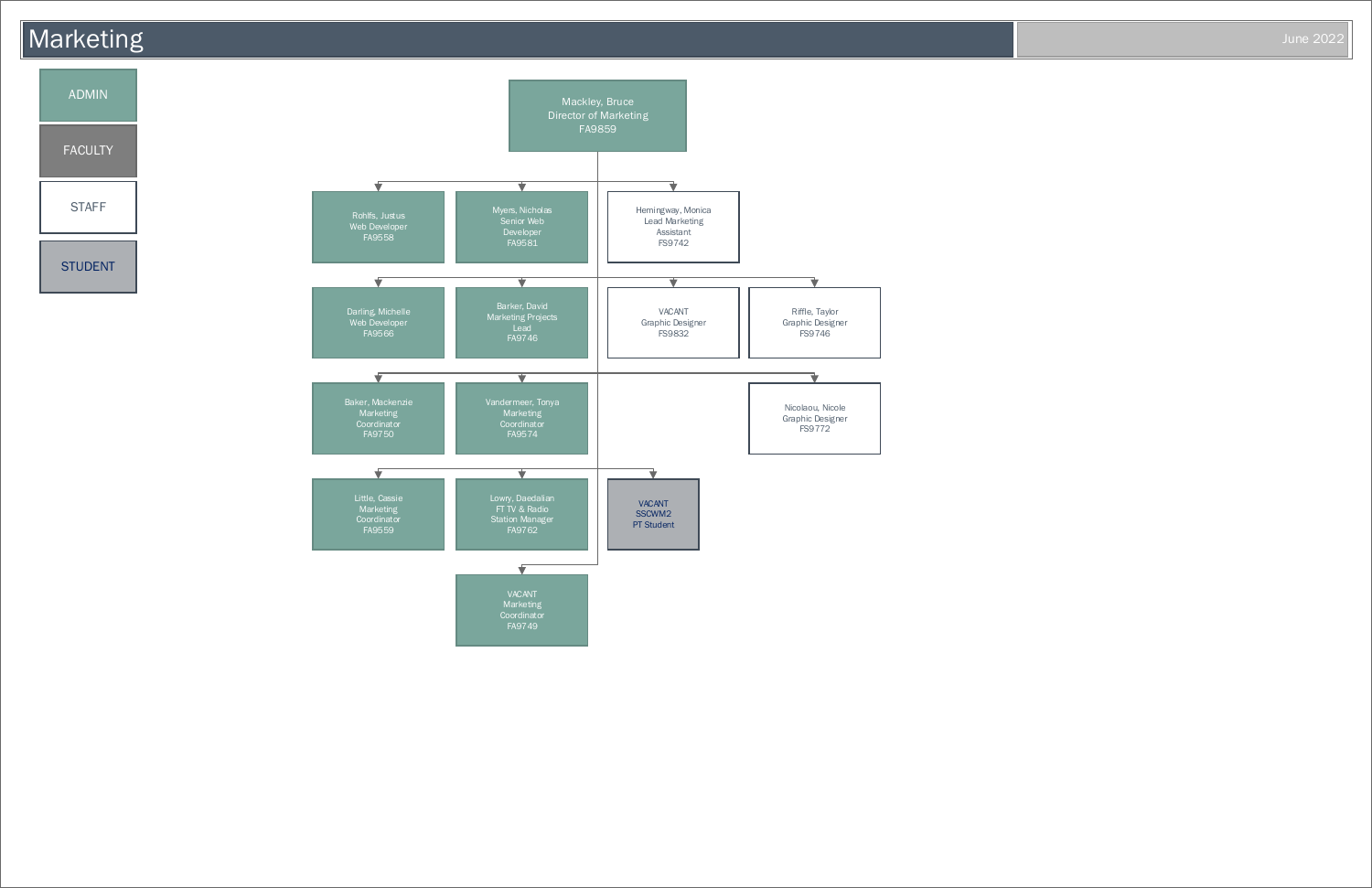#### **Marketing** June 2022